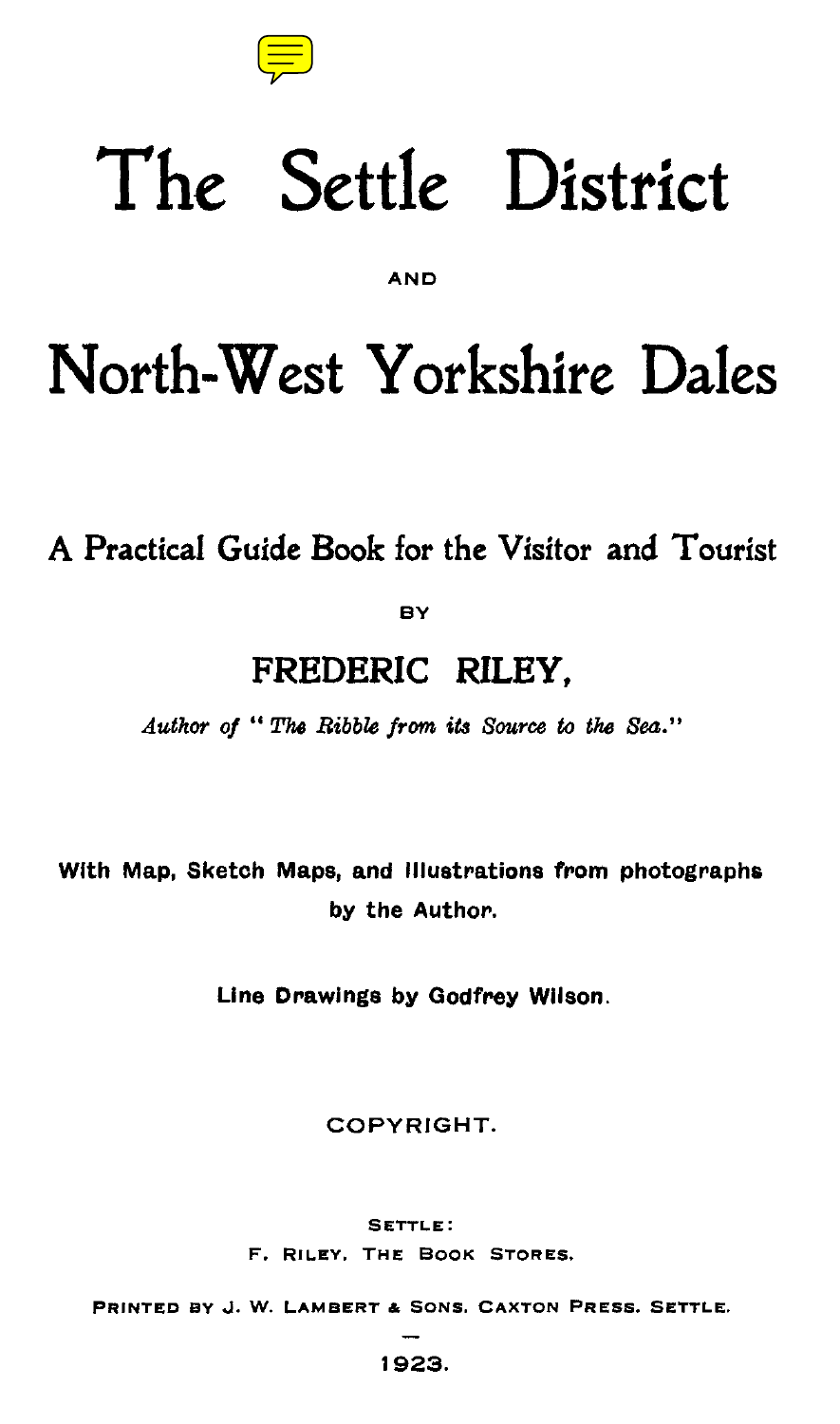**AL** HE beautiful scenery and the many other attractive features of the Settle district are presented by nature in such profusion that visitors and tourists have long felt the need of a practical guide book. It is with the object of supplying this need, and that the time, however brief, spent on a visit to Settle and its environs may be used to the best advantage that this book has been written.

The Yorkshire dales have long been famous for their variety of scenery, especially those in the north-west district of the county. Mountain and moor, cave and glen, picturesque limestone scar, romantic waterfall, and pleasant riverside walks are all within easy reach of the town of Settle, and many charming and interesting outings are obtainable even by those with but limited time at their disposal. With a car or cycle to take one further afield no difficulty will be found in arranging a number of delightful circular tours, several of which are suggested in Chapters XI and XII.

In describing the various excursions, detailed directions are given for the benefit of the stranger exploring the less frequented routes, where no guide posts point the way, and where objects of interest may easily be missed.

The greatly increased interest in nature shown during recent years has led me to include notes on the plant, bird and animal life of the district, which are for the most part, recorded as met with. A classified list of plants is also given for the benefit of the botanist.

While endeavouring to make the many attractions of the Settle district more widely known, one feels constrained to add the reasonable request that privileges be not abused. At